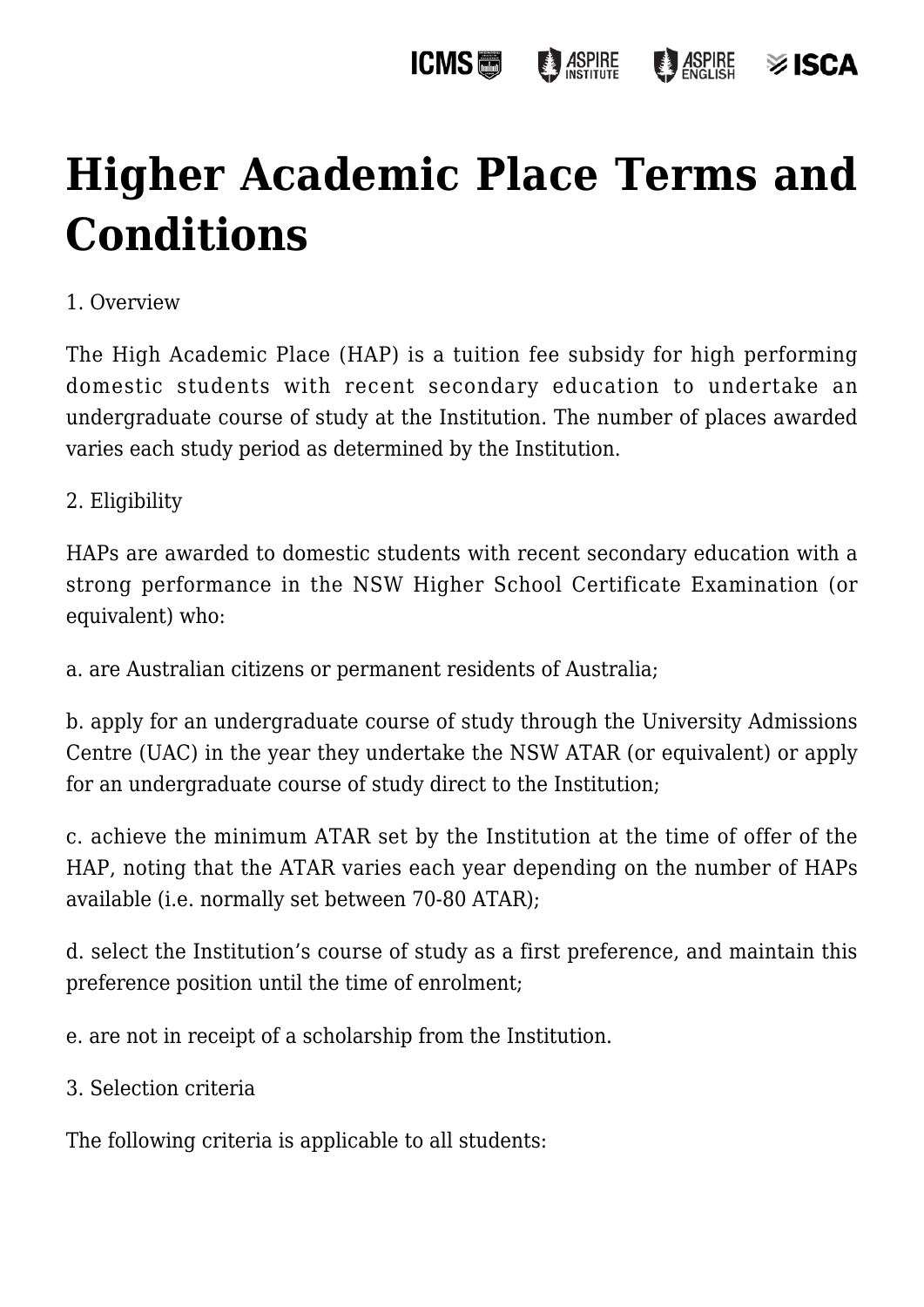a. no application is required. HAP recipients are automatically selected based on ATAR results (or equivalent);

**ICMS** 

**ASPIRE** 

 $\otimes$  ISCA

b. a HAP is normally awarded on the basis of:

i. academic merit, and

ii. interview (applicants will be notified of interview requirements);

c. HAPs are awarded by the Vice President (Domestic and International Recruitment based on the number of HAP places that have been approved by the CEO).

d. HAP offers are applicable to enrolment in specified study periods only and cannot be deferred to a subsequent study period under any circumstances.

4. Value and benefits

a. A HAP is valued at approximately one third of the cost of each subject (e.g. in February 2021, HAP students receive a tuition fee subsidy of approximately 33% per subject). The exact subsidy percentage may vary each year and is determined by the Institution.

b. A HAP is tenable for the duration of the undergraduate degree subject to maintaining satisfactory academic progress.

c. A HAP is awarded in the form of reduced tuition fees only and is not redeemable for cash.

d. A HAP is transferrable to another undergraduate course of study at the Institution upon approval. Applications to transfer must be submitted to the Student Centre and subject to approval by the Group Finance Manager.

5. Ongoing eligibility

a. HAP recipients are required to maintain satisfactory performance with a minimum cumulative GPA of 2.0 for the duration of their course of study.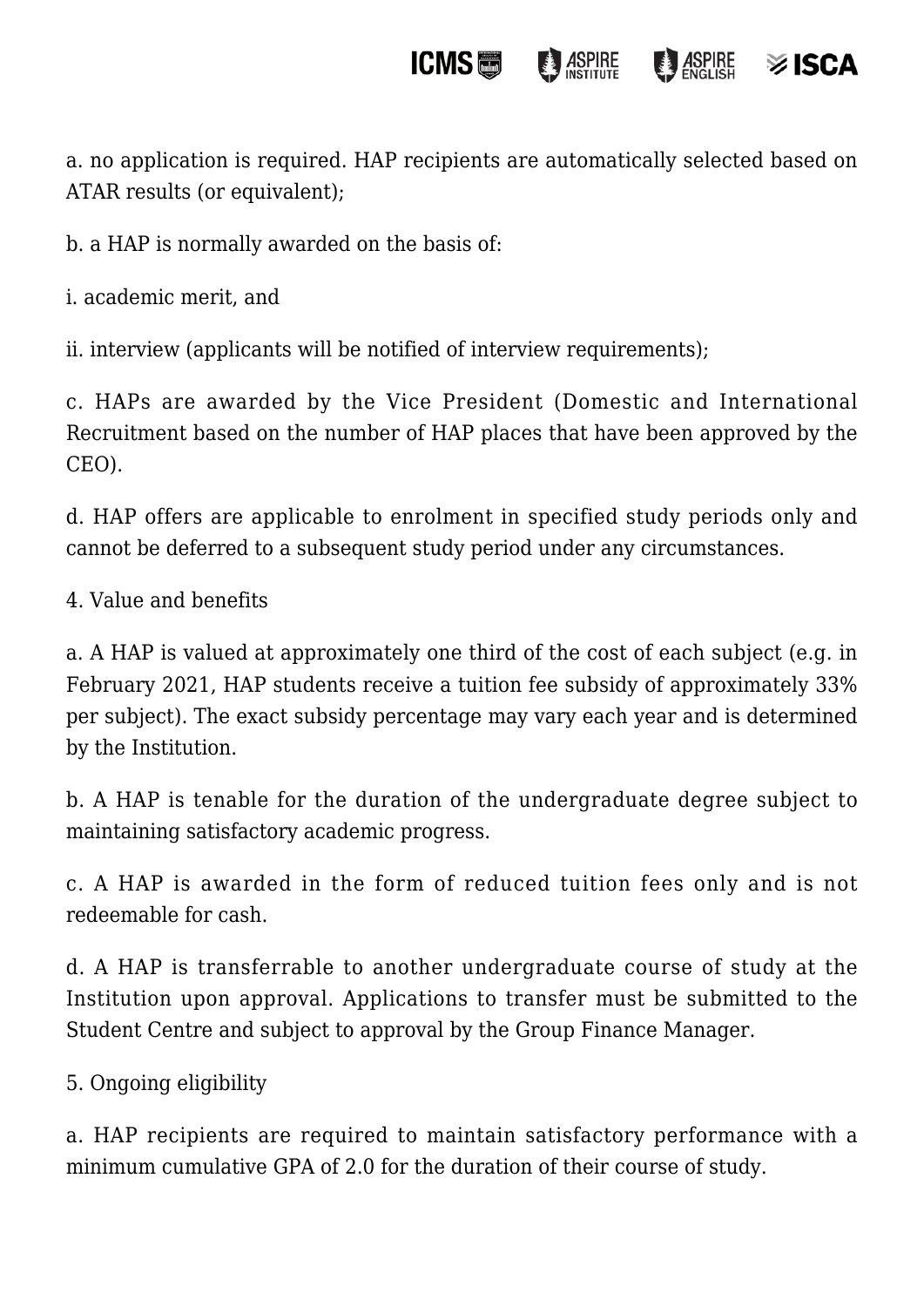#### **ICMS圖 ASPIRE B** ASPIRE  $\otimes$  ISCA

b. HAP recipients are encouraged to maintain full-time enrolment during the tenure of their HAP.

c. A student may apply to suspend their HAP under extenuating circumstances e.g. approved leave of absence. Approval for suspension is on a case-by-case basis upon application to the Student Centre for approval by the Group Finance Manager.

6. Termination

a. A HAP will be terminated by the Institution if the recipient:

i. withdraws from an eligible course or fails to enrol;

ii. commences study at another institution of higher education prior to accepting the HAP;

iii does not maintain satisfactory academic performance as per 5(a);

iv. is determined by the Institution to have breached the Student Code of Conduct and/or be guilty of general or academic misconduct;

v. does not resume study at the end of a period of approved leave, or

vi. any other provision as indicated in these terms that would lead to termination.

b. If a HAP has been terminated in accordance with clauses 6a(i) and 6a(ii), it may be reinstated at the discretion of the Institution.

c. If a HAP has been terminated in accordance with clause 6a(iii), it will only be reinstated if it is due to an error on the Institution's part or the student has successfully challenged the decision through the Institution's complaints and appeals process. The student will be issued with a notification informing them of the intention to terminate the HAP. The student will have the right to challenge the decision as outlined in the Complaints and Appeal Policy.

d. If a HAP has been terminated in accordance with clauses 6a(iv) to 6a(vi), it will